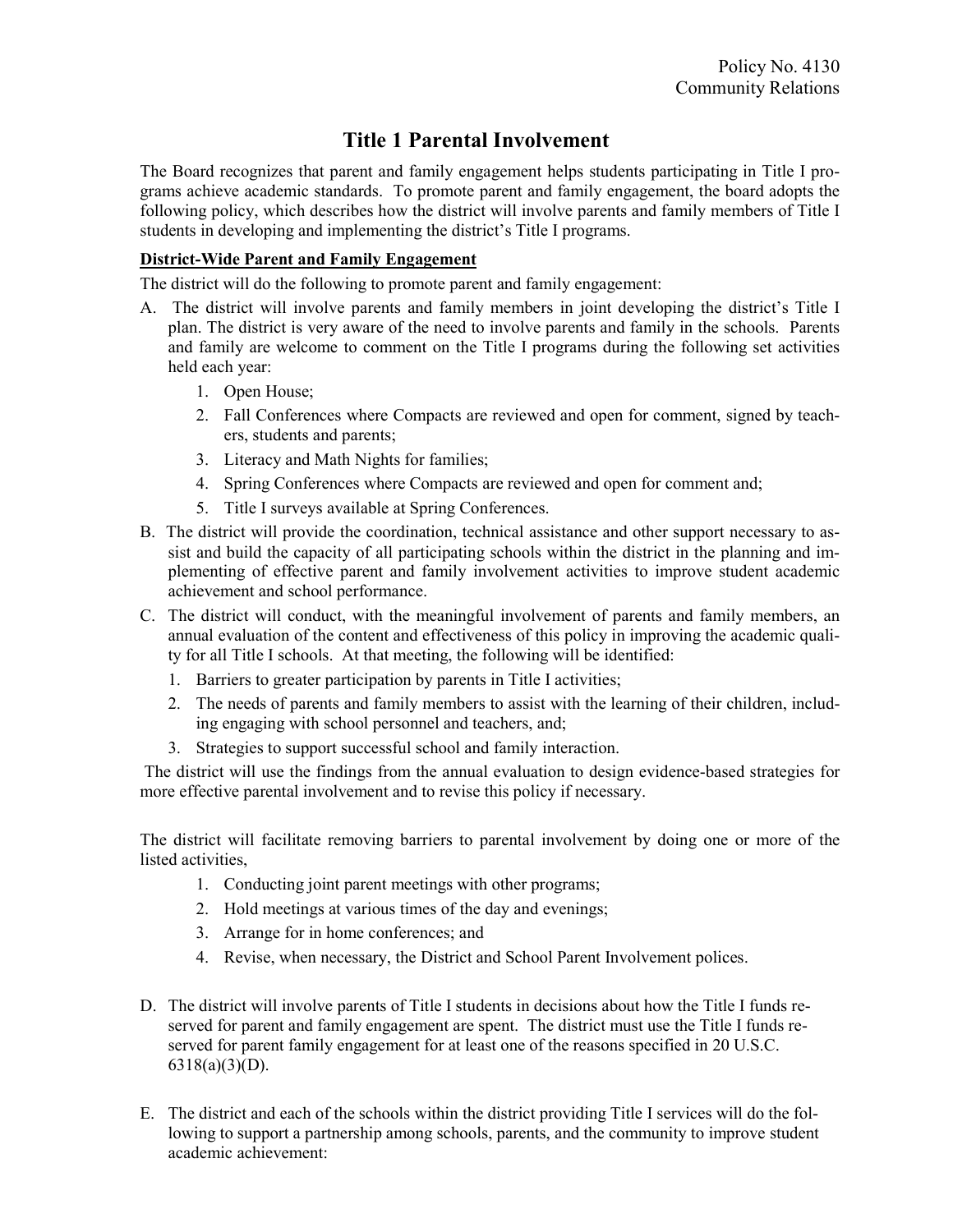- 1. Provide assistance to parents of Title I students, as appropriate, in understanding the following topics:
	- a. Washington's challenging academic standards;
	- b. State and local academic assessments, including alternate assessments;
	- c. The requirements of Title I;
	- d. How to monitor their child's progress; and
	- e. How to work with educators to improve the achievement of their children.
- 2. Provide materials and training to help parents work with their children to improve their children's academic achievement, such as literacy training and using technology, as appropriate, to foster parental involvement. Provide materials and training to help parents work with their children to improve their children's academic achievement, by:
	- a. Giving guidance as to how parents can assist at home in the education of their child;
	- b. Holding parent meetings at various times of the day and evening to provide parents:
		- i. Opportunities to formulate suggestions and to participate, as appropriate, in decisions relating to the education of their children.
		- ii. Opportunities to submit parent comments about the program to the district.
		- iii. Opportunities to meet with the classroom and Title I, Part A teachers to discuss their children's progress.
- 3. Educate teachers, specialized instructional support personnel, principals, other school leaders, and other staff with the assistance of parents, in the value and utility of contributions of parents and how to do the following;
	- a. Reach out, communicate with, and work with parents as equal partners;
	- b. Implement and coordinate parent programs; and
	- c. Build ties between parents and the school.
- 4. Coordinate and integrate parent and family engagement strategies, to the extent feasible and appropriate, with similar strategies used under other programs, such as:
	- a. Head Start;
	- b. Even Start;
	- c. Learning Assistance Program;
	- d. Special Education; and
	- e. State-operated preschool programs.
- 5. Ensure that information related to the school and parent programs, meeting, and other activities, is sent to the parents of participating children. The information will be provided in an understandable and uniform format, including alternative formats upon request, and, to the extent practicable, in a language the parents can understand. The Ephrata School District hired translator to help our Spanish speaking families will translate school bulletins, websites, beginning of school information and many more items into Spanish.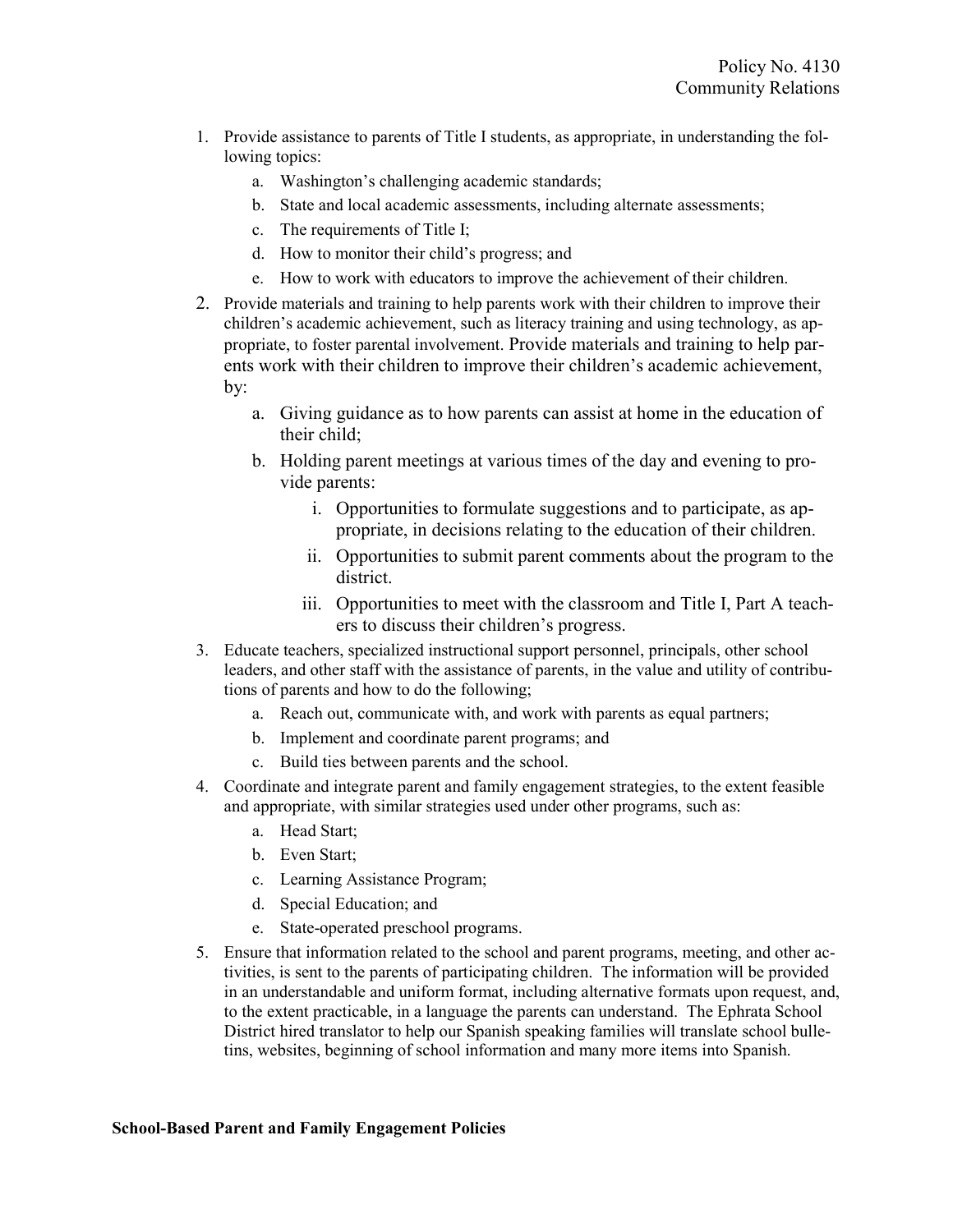Each school offering Title I services will have a separate parent and family engagement policy, which will be developed with parents and family members of Title I students. Parents and family members will receive notice of their school's parent and family engagement policy in an understandable and uniform formant and, to the extent practicable, in a language the parents can understand.

Each school-based policy will describe how each school will do the following:

- 1. Convene an annual meeting at a convenient time, to which all parents of Title I students will be invited and encouraged to attend, to inform parents of their schools' participation under Title I, to explain the requirements of Title I, and to explain the rights that parents have under Title I;
- 2. Offer a flexible number of meetings, such as meetings in the morning or evening;
- 3. Involve parents, in an organized, ongoing, and timely way in the planning, reviewing, and improving of Title I programs; and
- 4. Provide parents of Title I students the following:
	- 1. Timely information about Title I programs;
	- 2. A description and explanation of the curriculum in use at the school, the forms of academic assessment used to measure student progress, and the achievement levels of the challenging state academic standards; and
	- 3. If requested by parents, opportunities for regular meetings to formulate suggestions and to participate, as appropriate, in decisions relating to the education of their children, and respond to any suggestions as soon as practicably possible.

Each school-based policy will include a school-parent compact that outlines how parents, the entire school staff, and students will share the responsibility for improved student academic achievement and the means by which the school and parents will build and develop a partnership to help children achieve state standards. The compact must do the following:

- A. Describe the school's responsibility to provide high-quality curriculum and instruction in a supportive and effective learning environment that enables Title I students to meet Washington's challenging academic standards and describe the ways in which each parent will be responsible for supporting their children's learning, volunteering in their child's classroom, and participating, as appropriate, in decisions relating to the education of their children, including the positive use of extracurricular time; and
- B. Address the importance of communication between teachers and parents on an ongoing basis through the following:
	- 1. Annual parent-teacher conferences in elementary schools during which the compact will be discussed as the compact relates to the individual child's achievements;
	- 2. Frequent reports to parents on their children's progress;
	- 3. Reasonable access to staff, opportunities to volunteer and participate in their child's class, and observation of classroom activities; and
	- 4. Ensuring regular two-way, meaningful communication between family members and school staff and, to the extent practicable, in a language that family members can understand.